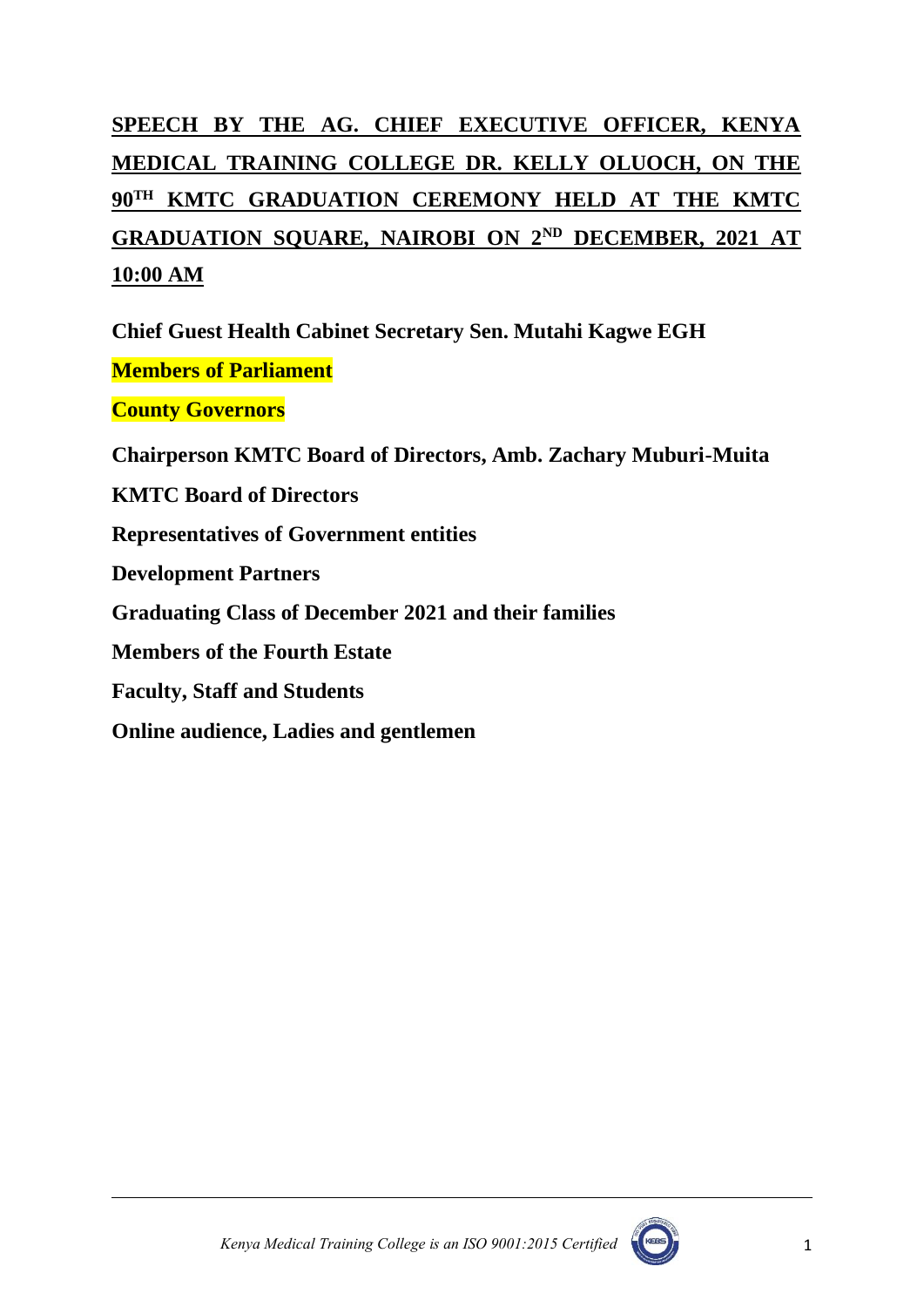## **Guest of Honour Madam,**

It gives me pleasure to welcome you to this  $90<sup>th</sup>$  graduation ceremony of the Kenya Medical Training College, the best tertiary College in Kenya in the latest edition of the just-released Webometrics ranking.

From the onset, allow me to thank the KMTC Board of Directors for appointing me as acting CEO. I register my appreciation to Ministry of Health under the leadership of CS Sen. Mutahi Kagwe for the confidence he has with the Board and give assurance of my commitment to supporting the Board and Ministry agenda.

To our graduands, receive our heartfelt congratulations, as you are a group which has endured the effects of the Coronavirus pandemic, worked extra hard and under difficult conditions to qualify for your graduation.

## **Guest of Honour Madam,**

This is yet another unique ceremony, being the third hybrid graduation in the history of KMTC, the first and second having been held in December 2020 and April 2021, respectively.

Our graduation theme this year is**, "Bridging Healthcare Workforce Gaps through Transformative Training".**

Today, we are pleased to be releasing **5, 150** graduands ready to meet the health workforce gaps in the country and globally. Out of these graduands, **642** will be awarded Higher Diplomas, **3, 111** Diplomas and **1, 397** Certificates.

I confirm that these graduands are well trained, examined, equipped with the relevant skills and competencies to serve in any part of the world.

I commend the dedication of our Faculty, Staff, guardians and partners during these difficult times, enabling graduands to complete their studies as scheduled.

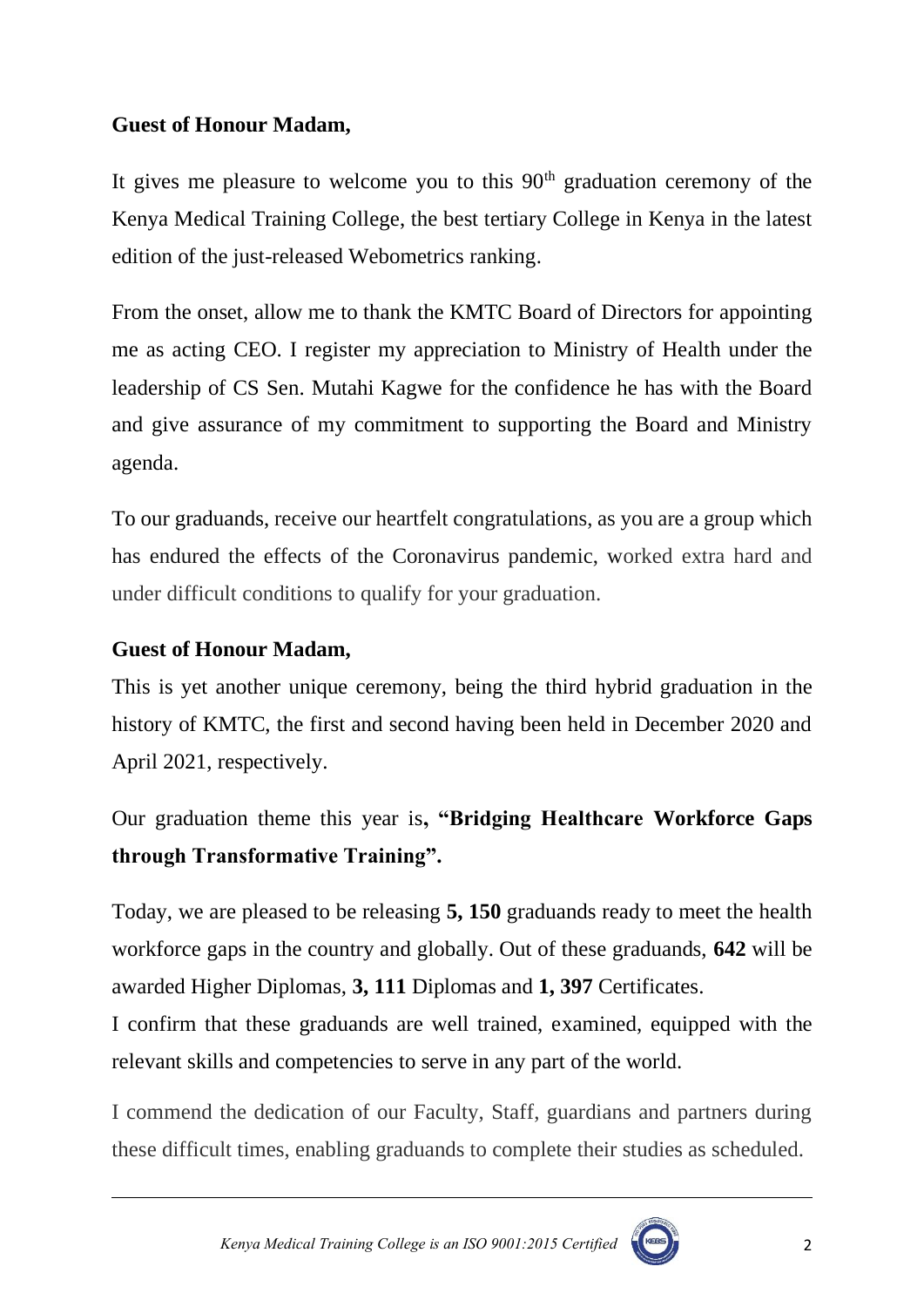## **Guest of Honour Madam,**

We call upon the two levels of Governments to provide employment opportunities to these graduands. At the same time, we encourage our graduates to think outside formal employment, seize entrepreneurship opportunities, become self-reliant and create employment for others.

I must say that our trainees received with gladness the news that the Kenyan Government is creating more employment opportunities. This is through the bilateral agreement for more unemployed health workers to work in various countries across the globe.

To equip trainees with requisite skills and knowledge to qualify for the international market, the College is currently offering English language sessions. Further, we are preparing a package for pre-departure training to prepare health workers who wish to migrate other countries.

## **Guest of Honour Madam,**

I am happy to report that the demand for our training programmes continue to grow. The rising numbers of applicants demonstrate the level of confidence and trust in the quality of our programmes. Even as we grow, the College remains committed to excellence and quality standards.

In order to develop a workforce while prioritizing the implementation of Primary HealthCare objectives, the College introduced new courses and reviewed curricula to reflect emerging health needs.

These include a course Speech therapy and sign language as well as Point of care ultra sound in obstetrics for Nurse Midwives.

The College commits to continually complement efforts of reducing the spread of preventable diseases by attaching students to rural health facilities. This has greatly decreased the burden of treatment emanating from late disease diagnosis.

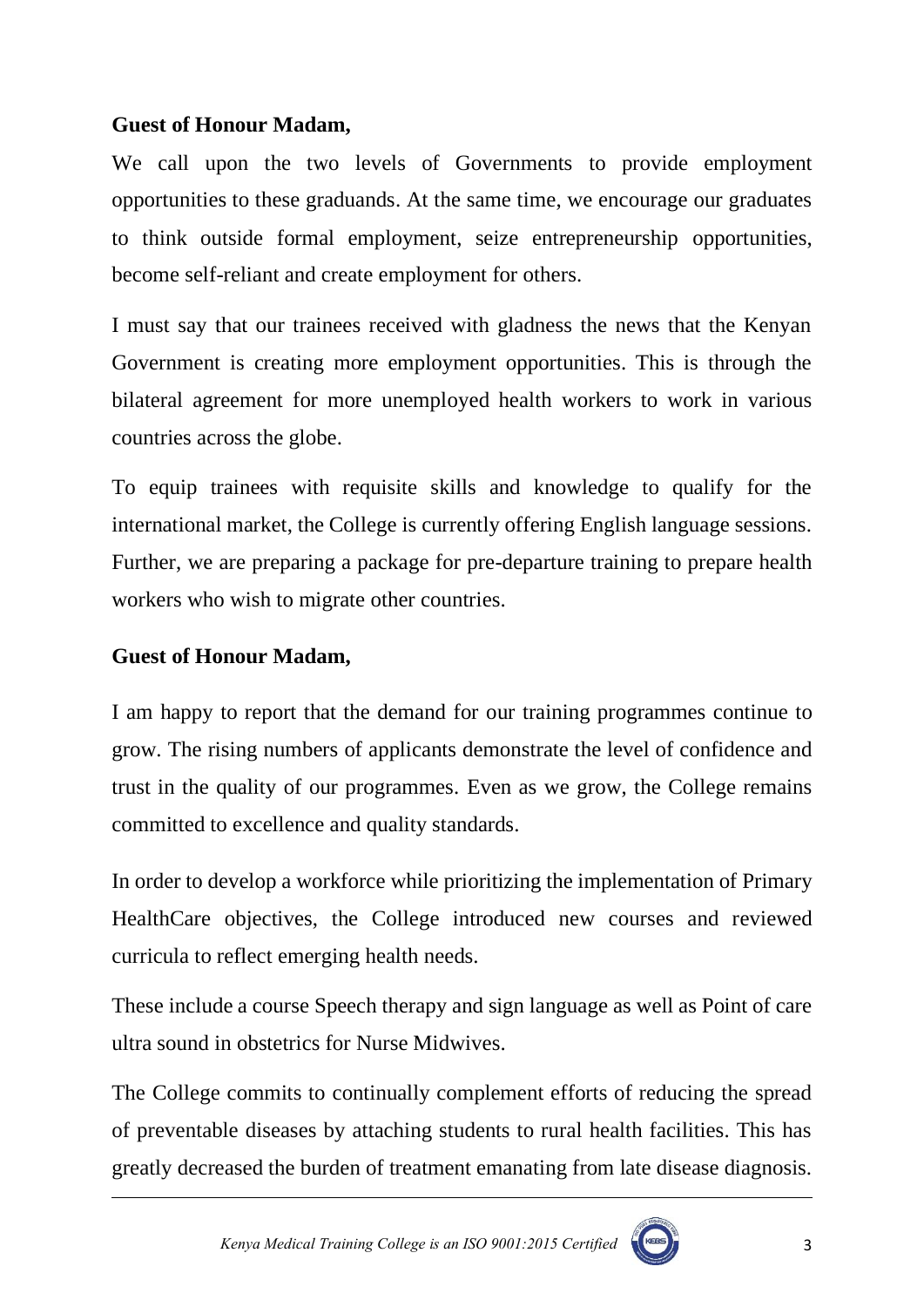We recognize that comparability, recognition and information sharing at the global level is critical in the era of digitization. Therefore, the College has initiated the process of registering the database of graduates with the Kenya National Qualifications Authority. This is aimed at to protecting data, ensuring authenticity of our certificates and enabling graduates compete globally.

## **Guest of Honour Madam,**

I am glad to report that the College has made tremendous achievements in governance, administration and academics.

To keep up with evolving technology and emerging trends, the Board has availed funds for staff professional development, equipping our skills laboratories with modern equipment, computers and library resources.

In order to improve efficiency and prudent utilization of resources, the Board has provided Policy direction. This has resulted to implementation and use of Enterprise Resource Planning, which has automated our systems and strengthened internal processes.

The College has embarked on harnessing innovativeness and creativity, leveraging on E-learning, setting up an E-library system and digital repositories, to ensure continuity of teaching and learning. Embracing technology has led to minimizing the cost of operations, increased efficiency and quality.

Just last month, KMTC was named among the top 100 best companies in ICT innovation in Africa at the  $13<sup>th</sup>$  edition of the Africa CIO100 Awards.

# **Guest of Honour Madam,**

The College recognizes that research and training are a key component of scaling up services. As a result, we have leveraged on our internal capacity to engage global counterparts in a bid to strengthen our research ability.

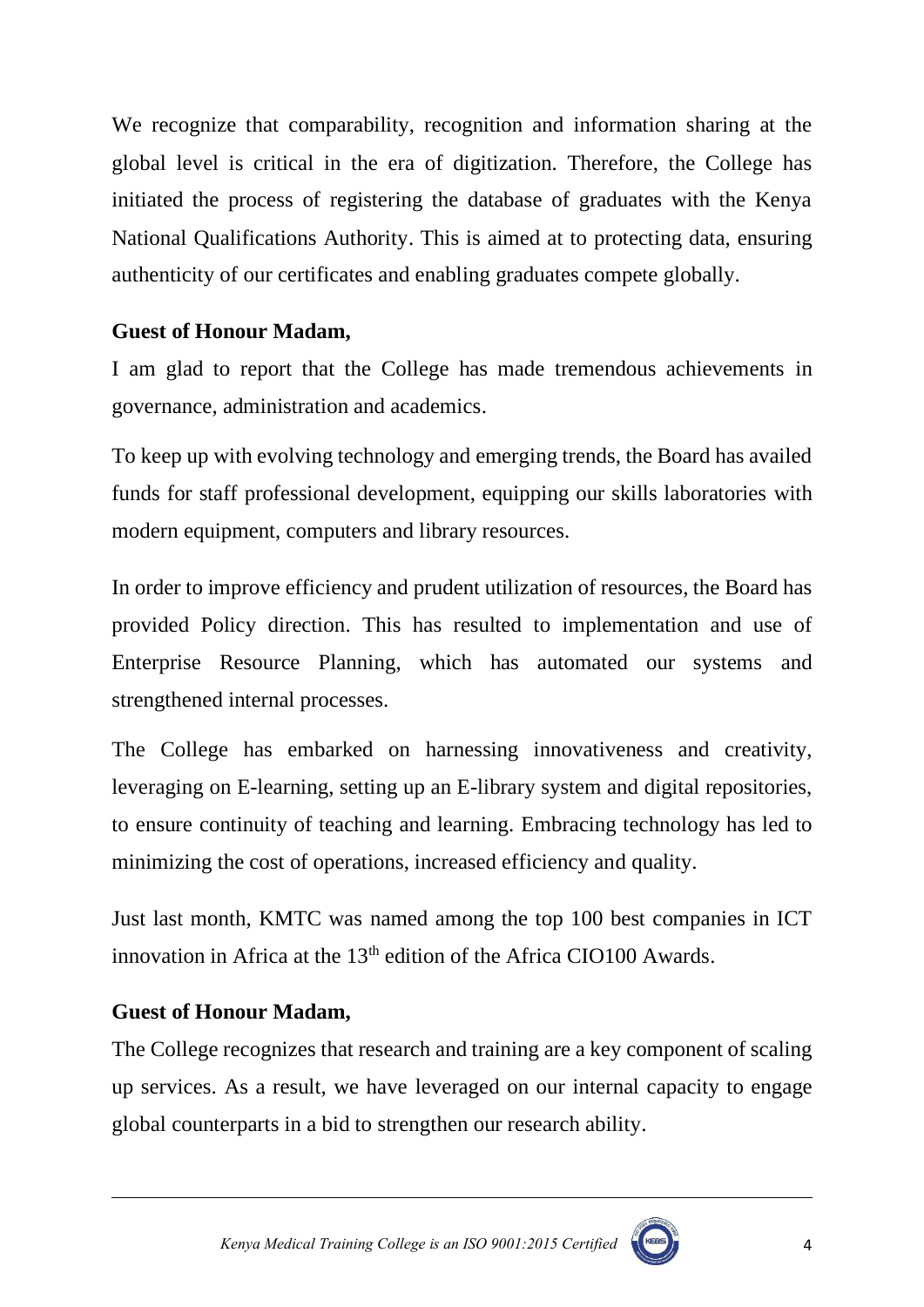In the last financial year, the College funded 22 research proposals and 28 publications in peer-reviewed journals.

Further, the College takes pride to have hosted the 6<sup>th</sup> biennial Scientific Conference in June this year, to share research findings, take stock of health systems, research, and development.

The College will be holding a symposium next week, to critically evaluate issues influencing e-learning with a view to enhancing teaching and learning in the digital era.

In July this year, the College launched a state-of-the-art simulation laboratory. The Laboratory provides quality simulation inter-professional experience training for critical care health workers and trainees.

Further, the College has forged strategic partnerships to ensure needy students access financial support to complete their education.

## **Guest of Honour Madam,**

In the management of COVID-19, the College has indeed been a frontline player in providing strategic solutions to support the Government in managing the Coronavirus.

We combined efforts with County Governments and other partners in provision of critical services, and integration of Covid-19 Infection, Prevention and Control protocols in our training.

Despite the pandemic, the College is committed to training health professionals critical in the fight of other communicable and non-communicable diseases, which continue to claim lives.



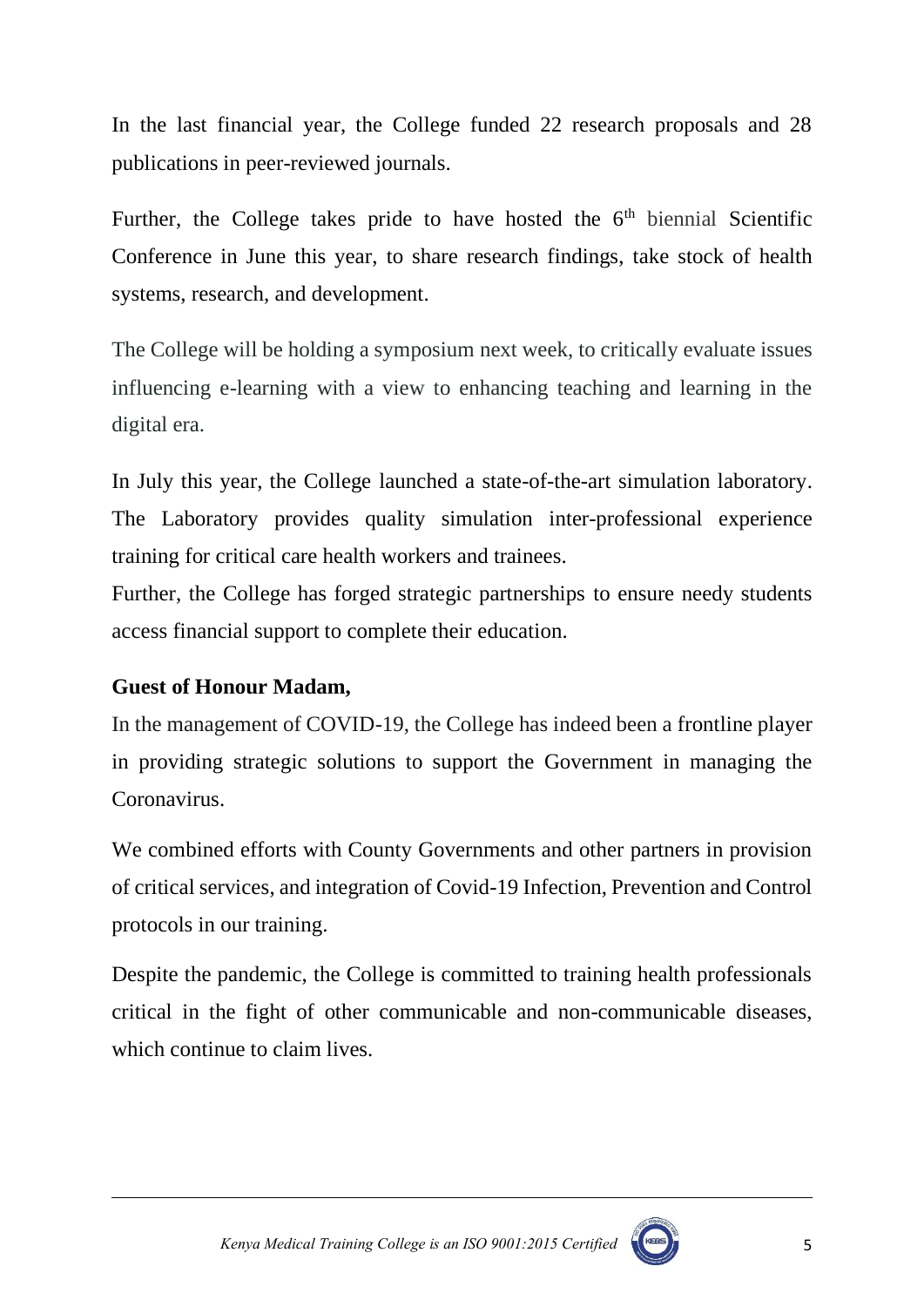## **Guest of Honour Madam,**

Before I end my speech, I thank Management for the exemplary job of organising this graduation ceremony.

We remain indebted to our development partners, the National as well as County Governments, for the support accorded to us. The College looks forward to working together in the future.

On behalf of the Management team, I thank the Chairperson of the KMTC Board of Directors, Ambassador Zachary Muburi-Muita. With your support and strategic leadership, we have scaled higher heights in the training of health professionals for this country.

Once again I thank you, **Guest of Honour Madam**, for attending and gracing this occasion.

## **To our Graduands,**

Today is the day you have been waiting for. Your perseverance and resilience have borne fruits.

Congratulations! For you are the reason for this occasion and we are proud of you!

My message to you is: have a blue print in life. Have a plan, have a goal and have purpose. Martin Luther King once said "if you can't be a pine on top of a hill, be a Lilly at the bottom of the valley. If you can't be a Lilly, just be a shrub, but the best little shrub that you can ever be. If you can't fly run, and if you can't run walk, if you can't walk crawl. But by all means keep moving." Be the excellent person the College has trained you to be.